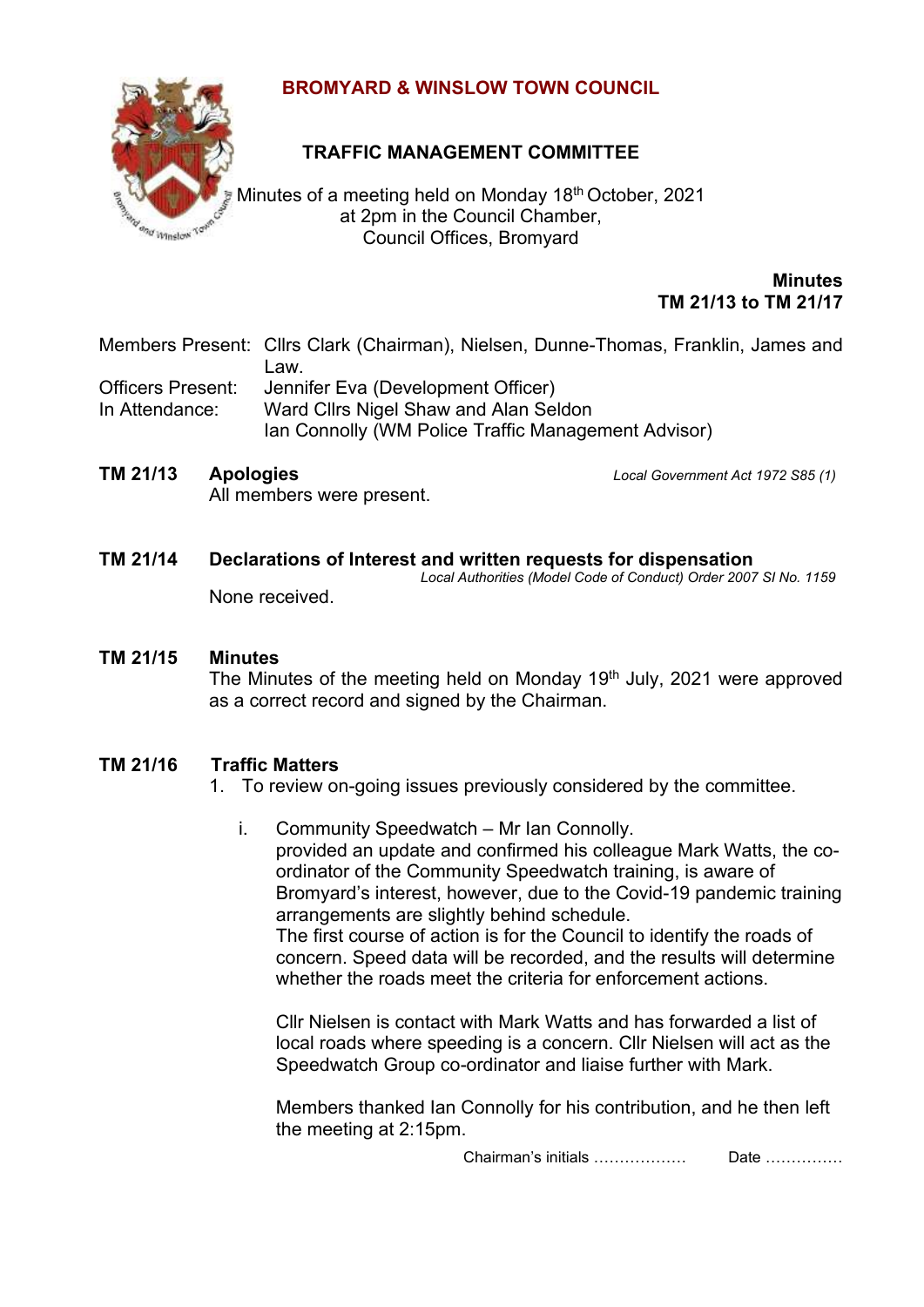ii. Parking issues in New Road, Old Road Members considered possible actions to alleviate parking problems in both in New Road and Old Road. Cllr Dunne-Thomas confirmed that worshippers at St. Joseph's Church, including car park tenants, often have difficulty exiting the car park, due to vehicles parked near the exit on Old Road.

Members concluded that it is difficult to identify a solution to this problem without further exacerbating the issue on other roads nearby.

iii. Kirkham Gardens – road checks by the Fire Service Members are concerned that vehicles parked near the entrance to Kirkham Gardens pose a safety risk to residents requiring support from the emergency services.

Cllr Clark had contacted the local Fire Service to request regular access checks. Prior to this he witnessed the Fire Service attend a vehicle fire in Kirkham Gardens and as feared, the fire engine was unable to get close enough to the blaze due to access problems. If this had been a house fire, further along the street, the results could have been devastating as the fire hoses could not have reached far enough from the vehicle.

**IT WAS RESOLVED** for the Committee Clerk to contact the Fire Service to initiate a meeting with the committee. A Manager of Platform Housing will also be invited - Cllr Seldon to forward contact details to the Clerk.

iv. C1062 Rowden/Harp Lane to the A44 – HGV usage Cllrs Nielsen and Clark conducted a site visit to the C1062, to understand why HGVs are reportedly using this road, following correspondence from Bredenbury Primary School.

Cllr Nielsen confirmed that no HGVs were seen using the road during their visit and there was no obvious signs of damage to the road or grassed verges to indicate regular HGV usage. It appears that if HGVs were seen using this road, it was at a time when a diversion route was in place, following a serious RTA.

v. To consider supporting a request from businesses located near the Broad Street/Frog Lane junction for the installation of a pedestrian guard rail, on the edge of the pavement. Cllr Shaw has previously submitted a request for the installation of barrel planters opposite the site to deter parking and to enable sufficient clearance for buses to navigate the road safely.

Chairman's initials ……………… Date ……………